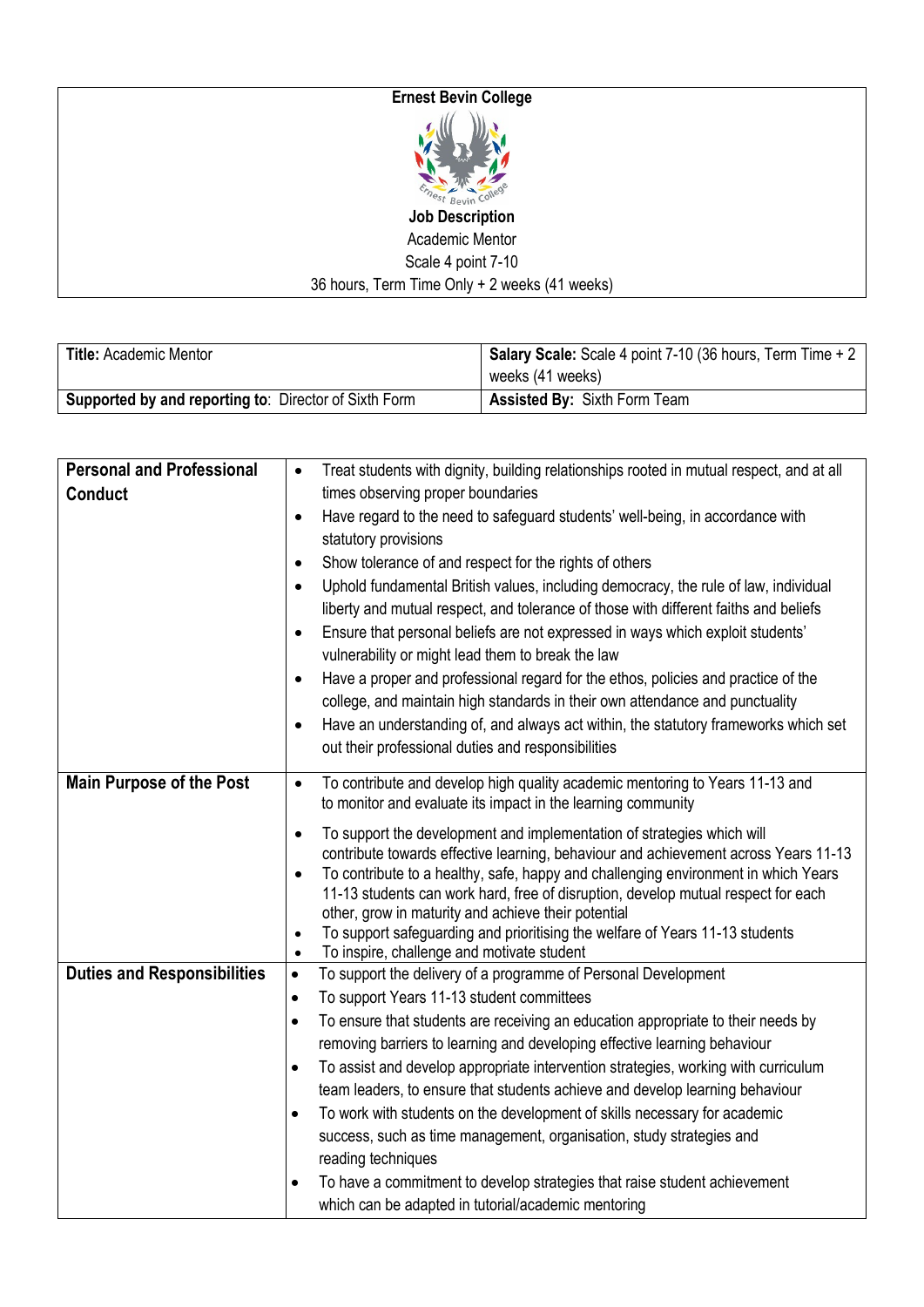| Team to ensure that all needs are met<br>To identify those students who would benefit most from intervention work, and<br>$\bullet$<br>working with others, draw up and implement an action plan for each student who<br>needs particular support (except where the student is already receiving additional<br>support)<br>To ensure that all support work for the student is appropriately managed in an<br>٠<br>integrated way that is focused on higher education<br>To contribute to Enrichment activities relating to helping students access Higher<br>٠<br>Education and other professional routes<br>To have full knowledge and appreciation of the range of activities, courses,<br>$\bullet$<br>opportunities, organisations and individuals that could be drawn upon to provide<br>extra support for students<br>To contribute to discussions, meetings and the management and administration<br>٠<br>systems within Years 11-13<br>To keep abreast of new developments in Years 11-13 Education and to share and<br>٠<br>implement good practice<br>To lead the supervision of the Sixth Form Study Room<br>$\bullet$<br>To communicate to the Students the classwork and homework set by the teacher for<br>$\bullet$<br>the students<br>To make full use of the resources available (books, equipment, worksheets, other<br>$\bullet$<br>teaching materials)<br>To motivate Students to complete the tasks set and promoting active learning,<br>$\bullet$<br>classroom management and organisation, including health and safety<br>To uphold behaviour management duties as required<br>$\bullet$<br>To uphold the College policies and promote active learning<br>$\bullet$<br>Any other work that is within your job grade as directed by your line manager or<br>$\bullet$<br>Principal<br>To be fully aware of and understand the duties and responsibilities arising from the<br>Safeguarding<br>$\bullet$<br>Children's Act 2004 and Working Together in relation to child protection and<br>safeguarding children and young people as this applies to the worker's role within the<br>organisation, and the principles of safeguarding as they apply to vulnerable adults in<br>relation to the worker's role. To ensure the worker's line manager is made aware and<br>kept fully informed of any concerns which the worker may have in relation to<br>safeguarding and/or child protection. | To work closely with the Years 11-13 Leadership Team and the Years 11-13 Tutor<br>$\bullet$ |
|---------------------------------------------------------------------------------------------------------------------------------------------------------------------------------------------------------------------------------------------------------------------------------------------------------------------------------------------------------------------------------------------------------------------------------------------------------------------------------------------------------------------------------------------------------------------------------------------------------------------------------------------------------------------------------------------------------------------------------------------------------------------------------------------------------------------------------------------------------------------------------------------------------------------------------------------------------------------------------------------------------------------------------------------------------------------------------------------------------------------------------------------------------------------------------------------------------------------------------------------------------------------------------------------------------------------------------------------------------------------------------------------------------------------------------------------------------------------------------------------------------------------------------------------------------------------------------------------------------------------------------------------------------------------------------------------------------------------------------------------------------------------------------------------------------------------------------------------------------------------------------------------------------------------------------------------------------------------------------------------------------------------------------------------------------------------------------------------------------------------------------------------------------------------------------------------------------------------------------------------------------------------------------------------------------------------------------------------------------------------------------------------------------------------|---------------------------------------------------------------------------------------------|
|                                                                                                                                                                                                                                                                                                                                                                                                                                                                                                                                                                                                                                                                                                                                                                                                                                                                                                                                                                                                                                                                                                                                                                                                                                                                                                                                                                                                                                                                                                                                                                                                                                                                                                                                                                                                                                                                                                                                                                                                                                                                                                                                                                                                                                                                                                                                                                                                                     |                                                                                             |
|                                                                                                                                                                                                                                                                                                                                                                                                                                                                                                                                                                                                                                                                                                                                                                                                                                                                                                                                                                                                                                                                                                                                                                                                                                                                                                                                                                                                                                                                                                                                                                                                                                                                                                                                                                                                                                                                                                                                                                                                                                                                                                                                                                                                                                                                                                                                                                                                                     |                                                                                             |
|                                                                                                                                                                                                                                                                                                                                                                                                                                                                                                                                                                                                                                                                                                                                                                                                                                                                                                                                                                                                                                                                                                                                                                                                                                                                                                                                                                                                                                                                                                                                                                                                                                                                                                                                                                                                                                                                                                                                                                                                                                                                                                                                                                                                                                                                                                                                                                                                                     |                                                                                             |
|                                                                                                                                                                                                                                                                                                                                                                                                                                                                                                                                                                                                                                                                                                                                                                                                                                                                                                                                                                                                                                                                                                                                                                                                                                                                                                                                                                                                                                                                                                                                                                                                                                                                                                                                                                                                                                                                                                                                                                                                                                                                                                                                                                                                                                                                                                                                                                                                                     |                                                                                             |
|                                                                                                                                                                                                                                                                                                                                                                                                                                                                                                                                                                                                                                                                                                                                                                                                                                                                                                                                                                                                                                                                                                                                                                                                                                                                                                                                                                                                                                                                                                                                                                                                                                                                                                                                                                                                                                                                                                                                                                                                                                                                                                                                                                                                                                                                                                                                                                                                                     |                                                                                             |
|                                                                                                                                                                                                                                                                                                                                                                                                                                                                                                                                                                                                                                                                                                                                                                                                                                                                                                                                                                                                                                                                                                                                                                                                                                                                                                                                                                                                                                                                                                                                                                                                                                                                                                                                                                                                                                                                                                                                                                                                                                                                                                                                                                                                                                                                                                                                                                                                                     |                                                                                             |
|                                                                                                                                                                                                                                                                                                                                                                                                                                                                                                                                                                                                                                                                                                                                                                                                                                                                                                                                                                                                                                                                                                                                                                                                                                                                                                                                                                                                                                                                                                                                                                                                                                                                                                                                                                                                                                                                                                                                                                                                                                                                                                                                                                                                                                                                                                                                                                                                                     |                                                                                             |
|                                                                                                                                                                                                                                                                                                                                                                                                                                                                                                                                                                                                                                                                                                                                                                                                                                                                                                                                                                                                                                                                                                                                                                                                                                                                                                                                                                                                                                                                                                                                                                                                                                                                                                                                                                                                                                                                                                                                                                                                                                                                                                                                                                                                                                                                                                                                                                                                                     |                                                                                             |
|                                                                                                                                                                                                                                                                                                                                                                                                                                                                                                                                                                                                                                                                                                                                                                                                                                                                                                                                                                                                                                                                                                                                                                                                                                                                                                                                                                                                                                                                                                                                                                                                                                                                                                                                                                                                                                                                                                                                                                                                                                                                                                                                                                                                                                                                                                                                                                                                                     |                                                                                             |
|                                                                                                                                                                                                                                                                                                                                                                                                                                                                                                                                                                                                                                                                                                                                                                                                                                                                                                                                                                                                                                                                                                                                                                                                                                                                                                                                                                                                                                                                                                                                                                                                                                                                                                                                                                                                                                                                                                                                                                                                                                                                                                                                                                                                                                                                                                                                                                                                                     |                                                                                             |
|                                                                                                                                                                                                                                                                                                                                                                                                                                                                                                                                                                                                                                                                                                                                                                                                                                                                                                                                                                                                                                                                                                                                                                                                                                                                                                                                                                                                                                                                                                                                                                                                                                                                                                                                                                                                                                                                                                                                                                                                                                                                                                                                                                                                                                                                                                                                                                                                                     |                                                                                             |
|                                                                                                                                                                                                                                                                                                                                                                                                                                                                                                                                                                                                                                                                                                                                                                                                                                                                                                                                                                                                                                                                                                                                                                                                                                                                                                                                                                                                                                                                                                                                                                                                                                                                                                                                                                                                                                                                                                                                                                                                                                                                                                                                                                                                                                                                                                                                                                                                                     |                                                                                             |
|                                                                                                                                                                                                                                                                                                                                                                                                                                                                                                                                                                                                                                                                                                                                                                                                                                                                                                                                                                                                                                                                                                                                                                                                                                                                                                                                                                                                                                                                                                                                                                                                                                                                                                                                                                                                                                                                                                                                                                                                                                                                                                                                                                                                                                                                                                                                                                                                                     |                                                                                             |
|                                                                                                                                                                                                                                                                                                                                                                                                                                                                                                                                                                                                                                                                                                                                                                                                                                                                                                                                                                                                                                                                                                                                                                                                                                                                                                                                                                                                                                                                                                                                                                                                                                                                                                                                                                                                                                                                                                                                                                                                                                                                                                                                                                                                                                                                                                                                                                                                                     |                                                                                             |
|                                                                                                                                                                                                                                                                                                                                                                                                                                                                                                                                                                                                                                                                                                                                                                                                                                                                                                                                                                                                                                                                                                                                                                                                                                                                                                                                                                                                                                                                                                                                                                                                                                                                                                                                                                                                                                                                                                                                                                                                                                                                                                                                                                                                                                                                                                                                                                                                                     |                                                                                             |
|                                                                                                                                                                                                                                                                                                                                                                                                                                                                                                                                                                                                                                                                                                                                                                                                                                                                                                                                                                                                                                                                                                                                                                                                                                                                                                                                                                                                                                                                                                                                                                                                                                                                                                                                                                                                                                                                                                                                                                                                                                                                                                                                                                                                                                                                                                                                                                                                                     |                                                                                             |
|                                                                                                                                                                                                                                                                                                                                                                                                                                                                                                                                                                                                                                                                                                                                                                                                                                                                                                                                                                                                                                                                                                                                                                                                                                                                                                                                                                                                                                                                                                                                                                                                                                                                                                                                                                                                                                                                                                                                                                                                                                                                                                                                                                                                                                                                                                                                                                                                                     |                                                                                             |
|                                                                                                                                                                                                                                                                                                                                                                                                                                                                                                                                                                                                                                                                                                                                                                                                                                                                                                                                                                                                                                                                                                                                                                                                                                                                                                                                                                                                                                                                                                                                                                                                                                                                                                                                                                                                                                                                                                                                                                                                                                                                                                                                                                                                                                                                                                                                                                                                                     |                                                                                             |
|                                                                                                                                                                                                                                                                                                                                                                                                                                                                                                                                                                                                                                                                                                                                                                                                                                                                                                                                                                                                                                                                                                                                                                                                                                                                                                                                                                                                                                                                                                                                                                                                                                                                                                                                                                                                                                                                                                                                                                                                                                                                                                                                                                                                                                                                                                                                                                                                                     |                                                                                             |
|                                                                                                                                                                                                                                                                                                                                                                                                                                                                                                                                                                                                                                                                                                                                                                                                                                                                                                                                                                                                                                                                                                                                                                                                                                                                                                                                                                                                                                                                                                                                                                                                                                                                                                                                                                                                                                                                                                                                                                                                                                                                                                                                                                                                                                                                                                                                                                                                                     |                                                                                             |
|                                                                                                                                                                                                                                                                                                                                                                                                                                                                                                                                                                                                                                                                                                                                                                                                                                                                                                                                                                                                                                                                                                                                                                                                                                                                                                                                                                                                                                                                                                                                                                                                                                                                                                                                                                                                                                                                                                                                                                                                                                                                                                                                                                                                                                                                                                                                                                                                                     |                                                                                             |
|                                                                                                                                                                                                                                                                                                                                                                                                                                                                                                                                                                                                                                                                                                                                                                                                                                                                                                                                                                                                                                                                                                                                                                                                                                                                                                                                                                                                                                                                                                                                                                                                                                                                                                                                                                                                                                                                                                                                                                                                                                                                                                                                                                                                                                                                                                                                                                                                                     |                                                                                             |
|                                                                                                                                                                                                                                                                                                                                                                                                                                                                                                                                                                                                                                                                                                                                                                                                                                                                                                                                                                                                                                                                                                                                                                                                                                                                                                                                                                                                                                                                                                                                                                                                                                                                                                                                                                                                                                                                                                                                                                                                                                                                                                                                                                                                                                                                                                                                                                                                                     |                                                                                             |
|                                                                                                                                                                                                                                                                                                                                                                                                                                                                                                                                                                                                                                                                                                                                                                                                                                                                                                                                                                                                                                                                                                                                                                                                                                                                                                                                                                                                                                                                                                                                                                                                                                                                                                                                                                                                                                                                                                                                                                                                                                                                                                                                                                                                                                                                                                                                                                                                                     |                                                                                             |
|                                                                                                                                                                                                                                                                                                                                                                                                                                                                                                                                                                                                                                                                                                                                                                                                                                                                                                                                                                                                                                                                                                                                                                                                                                                                                                                                                                                                                                                                                                                                                                                                                                                                                                                                                                                                                                                                                                                                                                                                                                                                                                                                                                                                                                                                                                                                                                                                                     |                                                                                             |
|                                                                                                                                                                                                                                                                                                                                                                                                                                                                                                                                                                                                                                                                                                                                                                                                                                                                                                                                                                                                                                                                                                                                                                                                                                                                                                                                                                                                                                                                                                                                                                                                                                                                                                                                                                                                                                                                                                                                                                                                                                                                                                                                                                                                                                                                                                                                                                                                                     |                                                                                             |
|                                                                                                                                                                                                                                                                                                                                                                                                                                                                                                                                                                                                                                                                                                                                                                                                                                                                                                                                                                                                                                                                                                                                                                                                                                                                                                                                                                                                                                                                                                                                                                                                                                                                                                                                                                                                                                                                                                                                                                                                                                                                                                                                                                                                                                                                                                                                                                                                                     |                                                                                             |
|                                                                                                                                                                                                                                                                                                                                                                                                                                                                                                                                                                                                                                                                                                                                                                                                                                                                                                                                                                                                                                                                                                                                                                                                                                                                                                                                                                                                                                                                                                                                                                                                                                                                                                                                                                                                                                                                                                                                                                                                                                                                                                                                                                                                                                                                                                                                                                                                                     |                                                                                             |
|                                                                                                                                                                                                                                                                                                                                                                                                                                                                                                                                                                                                                                                                                                                                                                                                                                                                                                                                                                                                                                                                                                                                                                                                                                                                                                                                                                                                                                                                                                                                                                                                                                                                                                                                                                                                                                                                                                                                                                                                                                                                                                                                                                                                                                                                                                                                                                                                                     |                                                                                             |
|                                                                                                                                                                                                                                                                                                                                                                                                                                                                                                                                                                                                                                                                                                                                                                                                                                                                                                                                                                                                                                                                                                                                                                                                                                                                                                                                                                                                                                                                                                                                                                                                                                                                                                                                                                                                                                                                                                                                                                                                                                                                                                                                                                                                                                                                                                                                                                                                                     |                                                                                             |
|                                                                                                                                                                                                                                                                                                                                                                                                                                                                                                                                                                                                                                                                                                                                                                                                                                                                                                                                                                                                                                                                                                                                                                                                                                                                                                                                                                                                                                                                                                                                                                                                                                                                                                                                                                                                                                                                                                                                                                                                                                                                                                                                                                                                                                                                                                                                                                                                                     |                                                                                             |
|                                                                                                                                                                                                                                                                                                                                                                                                                                                                                                                                                                                                                                                                                                                                                                                                                                                                                                                                                                                                                                                                                                                                                                                                                                                                                                                                                                                                                                                                                                                                                                                                                                                                                                                                                                                                                                                                                                                                                                                                                                                                                                                                                                                                                                                                                                                                                                                                                     |                                                                                             |
|                                                                                                                                                                                                                                                                                                                                                                                                                                                                                                                                                                                                                                                                                                                                                                                                                                                                                                                                                                                                                                                                                                                                                                                                                                                                                                                                                                                                                                                                                                                                                                                                                                                                                                                                                                                                                                                                                                                                                                                                                                                                                                                                                                                                                                                                                                                                                                                                                     |                                                                                             |
|                                                                                                                                                                                                                                                                                                                                                                                                                                                                                                                                                                                                                                                                                                                                                                                                                                                                                                                                                                                                                                                                                                                                                                                                                                                                                                                                                                                                                                                                                                                                                                                                                                                                                                                                                                                                                                                                                                                                                                                                                                                                                                                                                                                                                                                                                                                                                                                                                     |                                                                                             |

Work Hours 36 hours a week, Monday to Friday. In addition, the appointed person is expected to contribute to evening support (up to 8pm) as required by the Principal. This will only be necessary for specific school functions e.g. Open Evening, appropriate notice will be given, and will be limited to 3 occasions each year for each member of staff. This role and responsibility will be reviewed on an annual basis and tasks may be added or removed depending on the needs of the college and in response to National demands after consultation with the post holder.

## **April 2022**